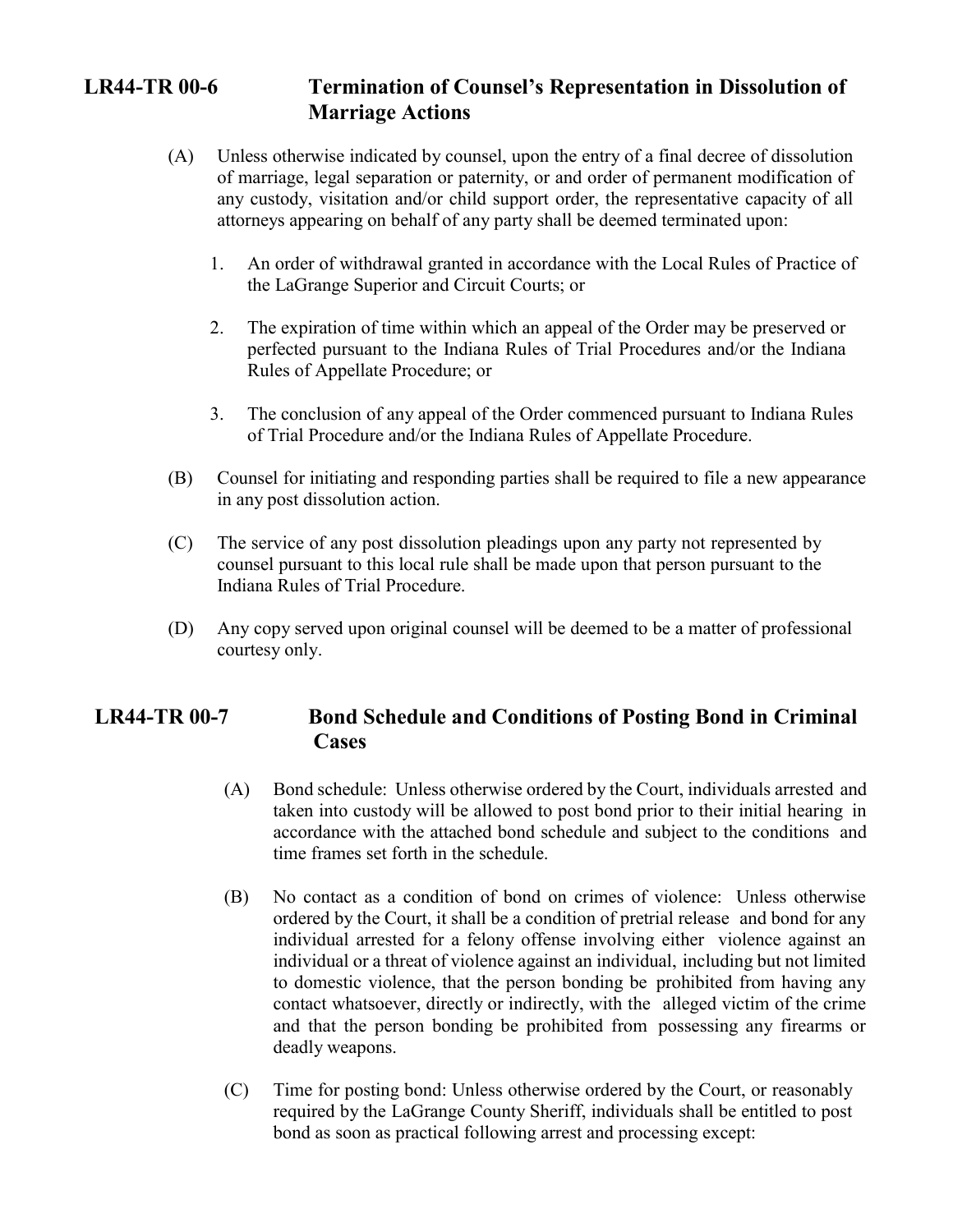- 1. Individuals who are under the influence of alcohol, drugs or controlled substances. In accordance with the State statutes and the policy of the LaGrange County Sheriff, any individual reasonably believed to be under any influence of alcohol, drugs or controlled substances when arrested may be detained without bond until he or she is no longer under the influence.
- 2. Family Violence:

Anyone arrested for an offense involving family violence (as defined in I.C. 34-6- 2-34.5 to include attempting, threatening or causing physical harm to another family or household member, placing a family or household member in fear of physical harm, or causing a family or household member to involuntarily engage in sexual activity by force, threat of force, or duress) shall not be allowed to post bond until the earlier of his/her initial hearing or 24 hours after arrest. The Court finds this "cooling off" period is needed because of the unique nature of family violence, which often involves high emotions between individuals who live in close physical proximity.

## **Bond Schedule**

The following is the Standard Bond Schedule for criminal defendants. It is understood that the amounts shown are presumptively reasonable bail amounts for the grade of offense indicated in those instances where arrest occurs without a warrant, or where no bond is endorsed on the warrant. The judge may, in any given case, fix a higher or lower bond when issuing a warrant or at a probable cause or initial hearing.

(A)This rule supersedes all prior bail orders and schedules issued by the LaGrange Circuit Court and

LaGrange Superior Court.

(B) The following bail schedule determines the presumptively reasonable bail that shall be imposed the schedule does not apply when bond is otherwise set by the court.

| <b>OFFENSE</b>                                   | <b>AMOUNT OF BOND</b>               |
|--------------------------------------------------|-------------------------------------|
| Murder                                           | No Bond                             |
| A, Level 1 or Level 2 Felony                     | Set the by Court at Initial Hearing |
| B, Level 3 Felony                                | \$35,000.00                         |
| Level 4 Felony                                   | \$20,000.00                         |
| C, Level 5 Felony                                | \$10,000.00                         |
| D, Level 6 Felony                                | \$4,000.00                          |
| Misdemeanor                                      | \$2,000.00                          |
| Manufacture or Sale of Controlled Substances     | Set by the Court at Initial Hearing |
| Battery – regardless of level of offense and     | Set by the Court at Initial Hearing |
| crimes Alleged to have been committed by         |                                     |
| violence or force or threat of force, to include |                                     |
| Criminal Confinement, Intimidation and           |                                     |
| Invasion of Privacy                              |                                     |
| <b>Probation Violations</b>                      | Set by the Court at Initial Hearing |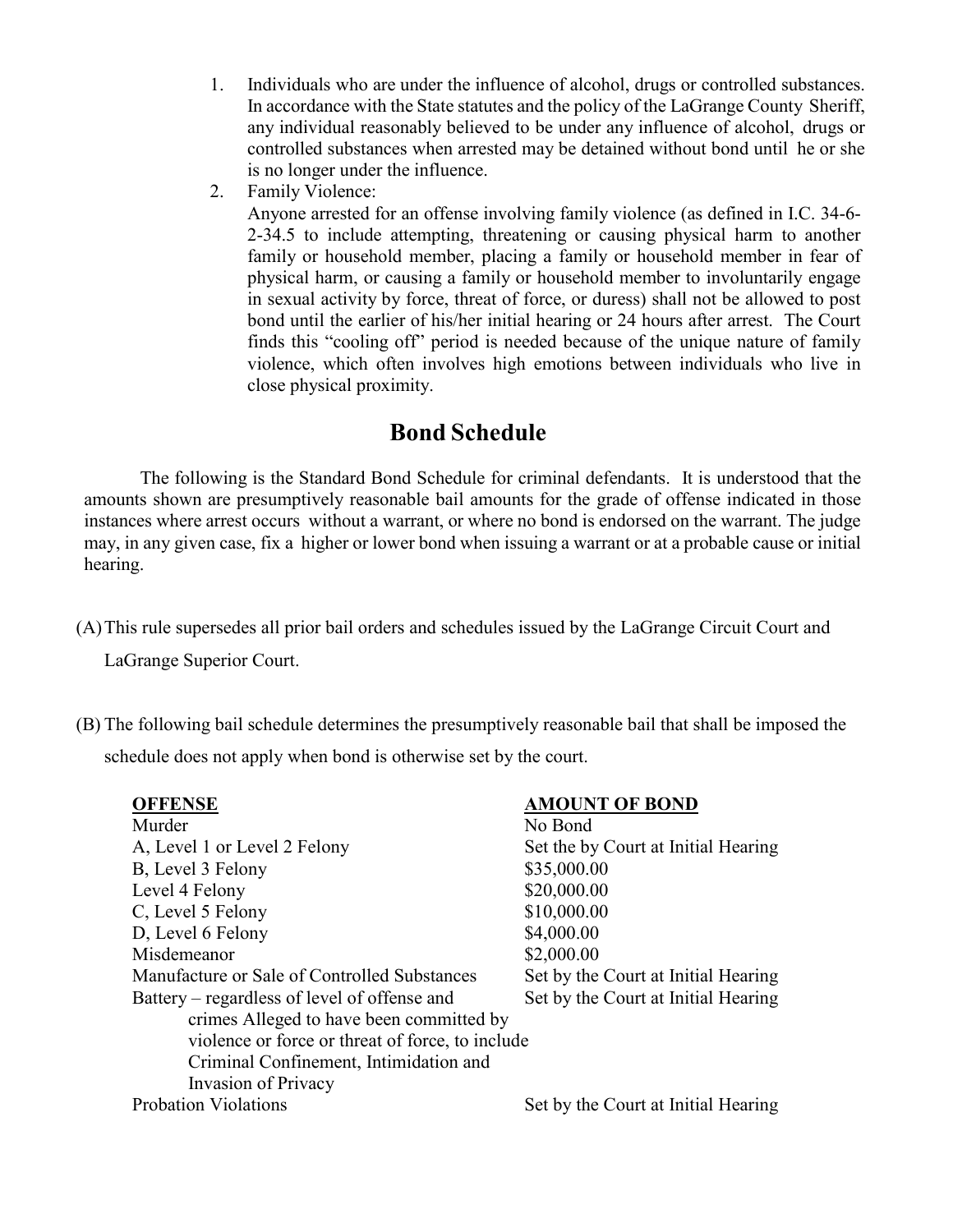(C) Bail may be posted in any of the following ways:

- 1. depositing cash or securities in an amount equal to the bail; or
- 2. Executing a bail bond with sufficient solvent sureties as required by Indiana Code 35-33-8; or
- 3. Executing a bond approved by the Court secured by real estate located in LaGrange County, Indiana, where the true cash value as determined by the LaGrange County Assessor for tax purposes, less encumbrance, is at least equal to two (2) times the amount of bail; or
- 4. Providing any other bond or surety as may be approved by the Court.
- (D) Notwithstanding Subsection (C) above, if the Defendant is:
	- 1. Charged with a Class D Felony, Level 6 Felony, or a Misdemeanor;
	- 2. Arrested without a warrant;
	- 3. A resident of the State of Indiana; and is
		- 4. Not charged with a crime of violence involving personal injury or the use of a firearm,

then bail for the Class D Felony, Level 6 Felony, or Misdemeanor may also be posted by depositing ten percent (10%) of the amount of the bail with the LaGrange County Clerk or the LaGrange County Sheriff. The Court reserves the right, in its discretion, to approve the posting of ten percent (10%) cash bail in all cases.

- (E) Bail for individuals arrested without a warrant shall be determined by the bail for the highest count charged. Bail shall not be required for additional counts of equal or lesser potential punishment.
- (F) Any cash bail posed shall be posted in the Defendant's name only and shall be considered the personal asset of the Defendant. Cash bail may be applied toward LaGrange County Court Services fees, probation user's fees, restitution, public defender fees, jail reimbursement, fines, costs, extradition fees, and any other lawful amounts as determined by the Court. The remainder shall be released to the Defendant when the personal appearance bond is released. The Sheriff shall advise any individual seeking to post cash bail for a Defendant of these conditions; however, failure to so advise shall not constitute a waiver of these conditions.
- (G)In addition to any cash bail posted, all applicable statutory fees shall be added to the amount of bail and are not included in the amount listed above.
- (H)Individuals arrested without a warrant for a Class D Felony, Level 6 Felony, or a Misdemeanor may post bail according to this bail schedule.
- (I) All individuals arrested without a warrant shall be brought before the Court on the day of arrest if the Court is in session and the person is booked in the LaGrange County Jail prior to 1:00 p.m. or on the next day the court is in session following the arrest.